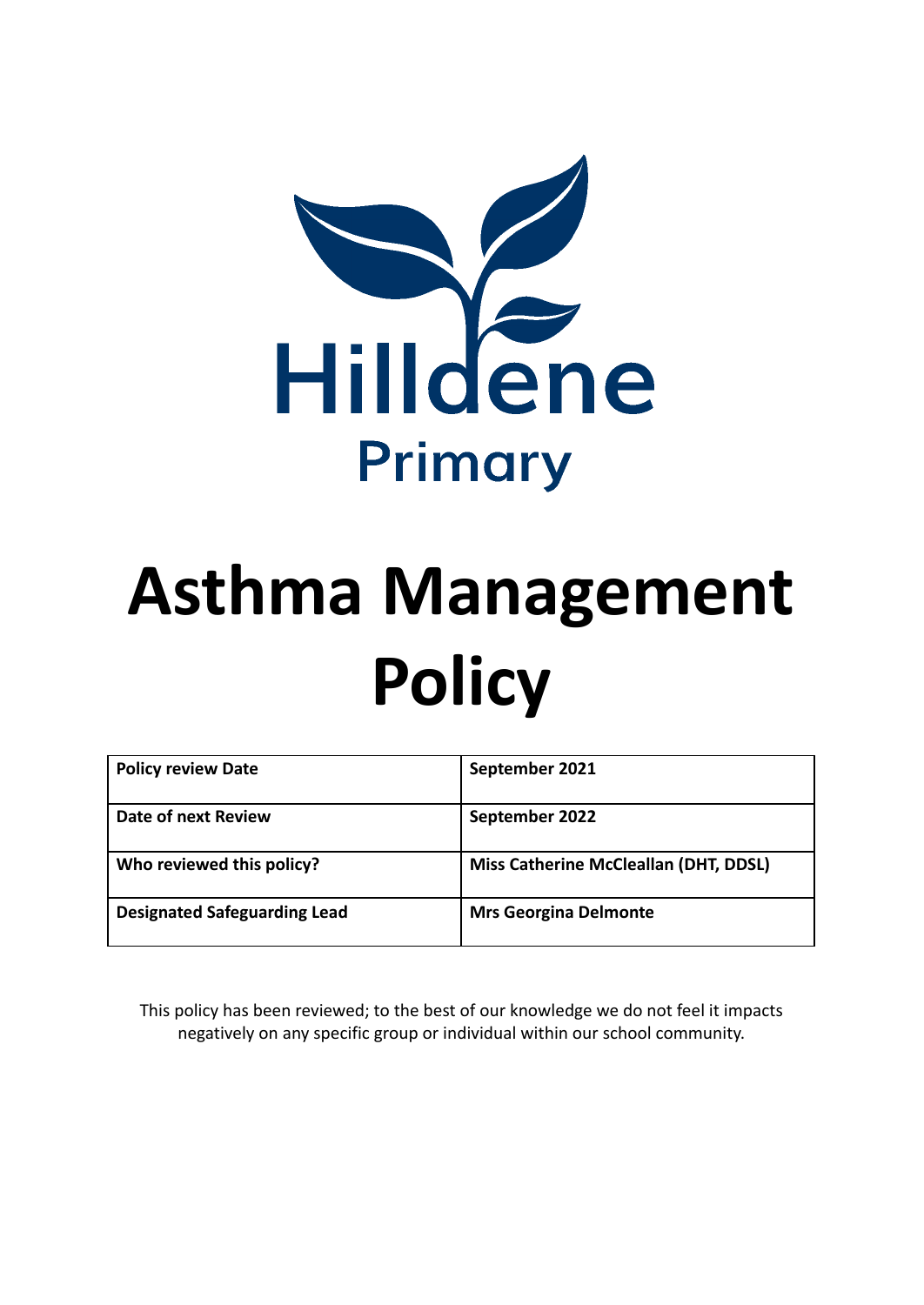## **c c ontents**

| What is asthma?                     | 3 |
|-------------------------------------|---|
| <b>Medication</b>                   | 4 |
| <b>Record Keeping</b>               | 5 |
| <b>Emergency Inhaler Procedures</b> | 5 |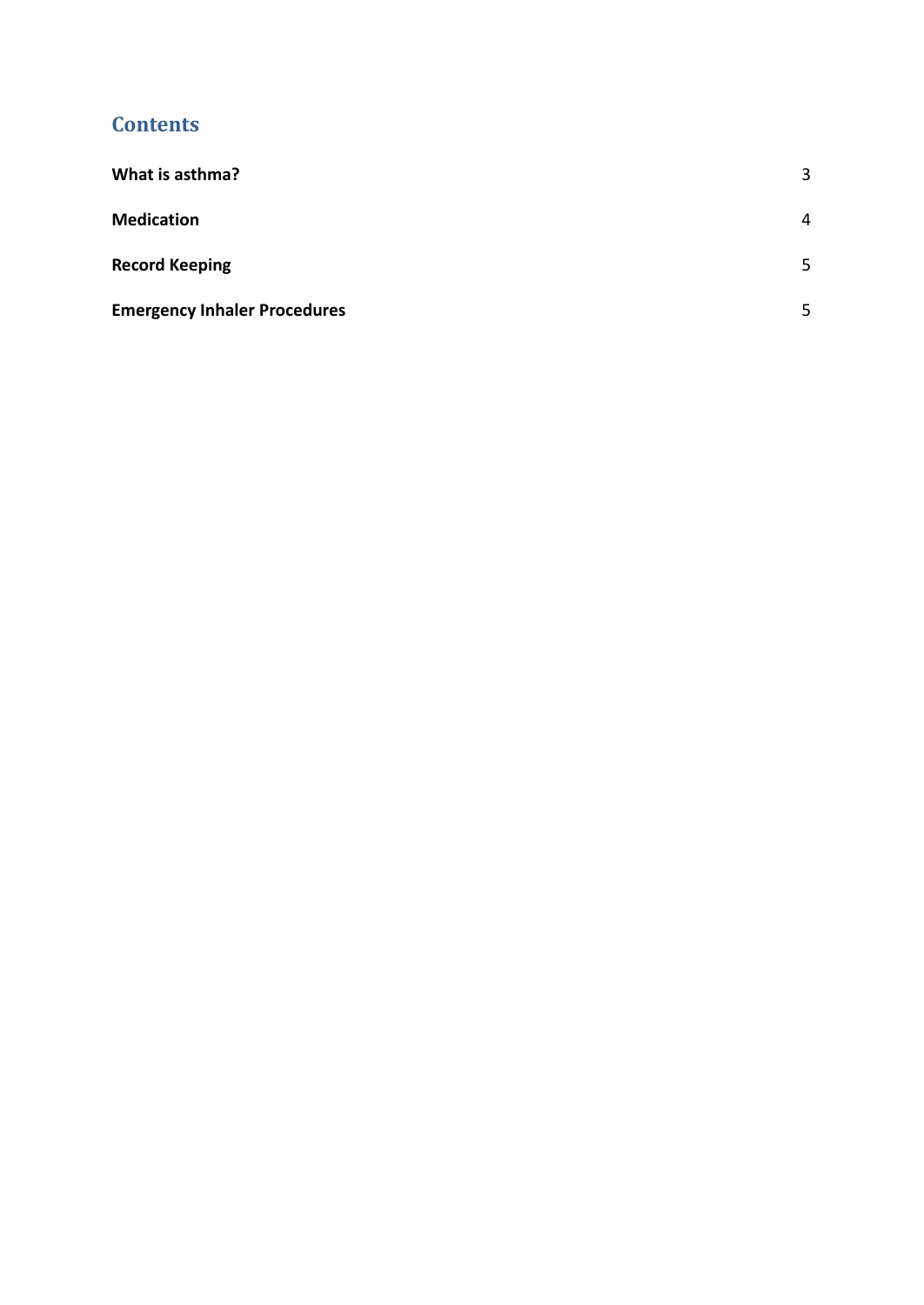Hilldene Primary recognises that asthma is a widespread, serious but controllable condition affecting many pupils at the school. We positively welcome all pupils with asthma and encourage pupils with asthma to achieve in all aspects of school life by having a clear policy that is understood by school staff.

The school will ensure that relevant members of staff have a clear understanding of what to do in the event of a child having an asthma attack.

We will ensure that other pupils have some knowledge of the asthma condition so that they can support their friends and attach no stigma to those who have this chronic medical condition.

We undertake to work with partnership with parents, school governors, health professionals, school staff and children to ensure the successful implementation of this school policy.

## <span id="page-2-0"></span>**What is asthma?**

Asthma is a condition that affects the airways. When a young person with asthma comes in to contact with an asthma trigger, the muscles arounds the walls of the airways tighten so that the airways become narrower. The lining of the airways becomes inflamed and starts to swell. Often sticky mucus or phlegm is produced. All these reactions cause the airways to become narrower and irritated – leading to symptoms of asthma. 1 in 10 children in the UK has asthma.

## **Asthma in the individual**

Asthma varies in severity from person to person. Some children and young people will experience an occasional cough or wheeze, while for others; the symptoms will be much more severe.

Some children and young people may experience symptoms from time to time (maybe after exercise or activity), while others may need to take time off school because of their asthma symptoms. They may also experience night-time symptoms disturbing sleep, so they could be tired in class.

The usual symptoms of asthma:

- coughing
- shortness of breath
- wheezing
- tightness in the chest
- being unusually quiet
- difficulty speaking in full sentences
- sometimes younger children will express feeling tight in the chest as a tummy ache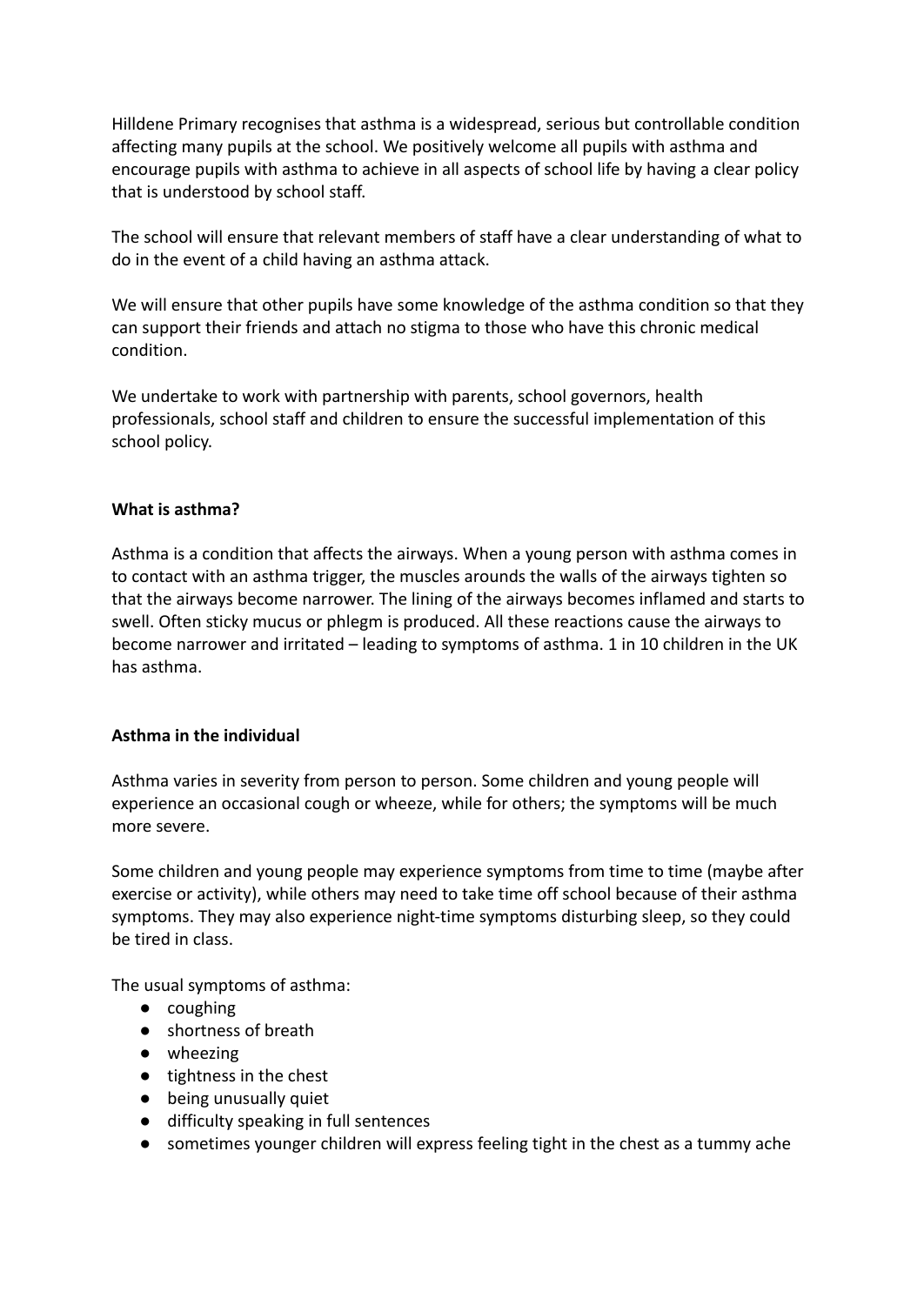## **Asthma Triggers**

A trigger is anything that irritates the airways and causes asthma symptoms. There are many triggers and everybody's asthma is different. Most children and young people with asthma have several triggers.

Common triggers include:

- viral infections
- house-dust mites
- pollen
- cigarette smoke
- furry and feathery animals
- exercise
- outdoor air pollution
- laughter
- excitement
- stress

## <span id="page-3-0"></span>**Medication**

Relievers are medicines that can be taken immediately when asthma symptoms start. They quickly relax the muscles surrounding the narrowed airways. This allows the airways to open wider, making it easier to breathe again. Relievers do not reduce the swelling in the airways.

Reliever inhalers are usually blue and are essential in treating asthma attacks. Relievers are a very safe and effective medicine and have very few side effects. Some children and young people do get an increased heart rate and may feel shaky if they take a lot. However, children and young people cannot overdose on reliever medicines and these side effects pass quickly.

Children and young people with infrequent asthma symptoms will probably only have a reliever inhaler prescribed. However, if they need to use their reliever inhaler three or more times a week, they should see their doctor or asthma nurse for an asthma review as they may also need to take preventer medicines.

School staff are not required to administer asthma medicines to pupils (except in an emergency), however many staff members are happy to do this. Staff who agree to administer medicines are insured by the local education authority when acting in agreement with this policy. All school staff will supervise pupils when taking their own medicine and give advice if necessary.

## **Access to medication**

We realise that it is essential for a pupil to have immediate access to their reliever inhaler/medication when necessary. Asthma bags containing individual pupils' medication are kept in each classroom in identified places. These asthma bags are red in colour and are clearly labelled with the class name. At break and lunchtimes, asthma bags in KS1 and KS2 buildings are collected and placed on the medical trolley (located in each playground) to allow for quick and easy access should a pump be required.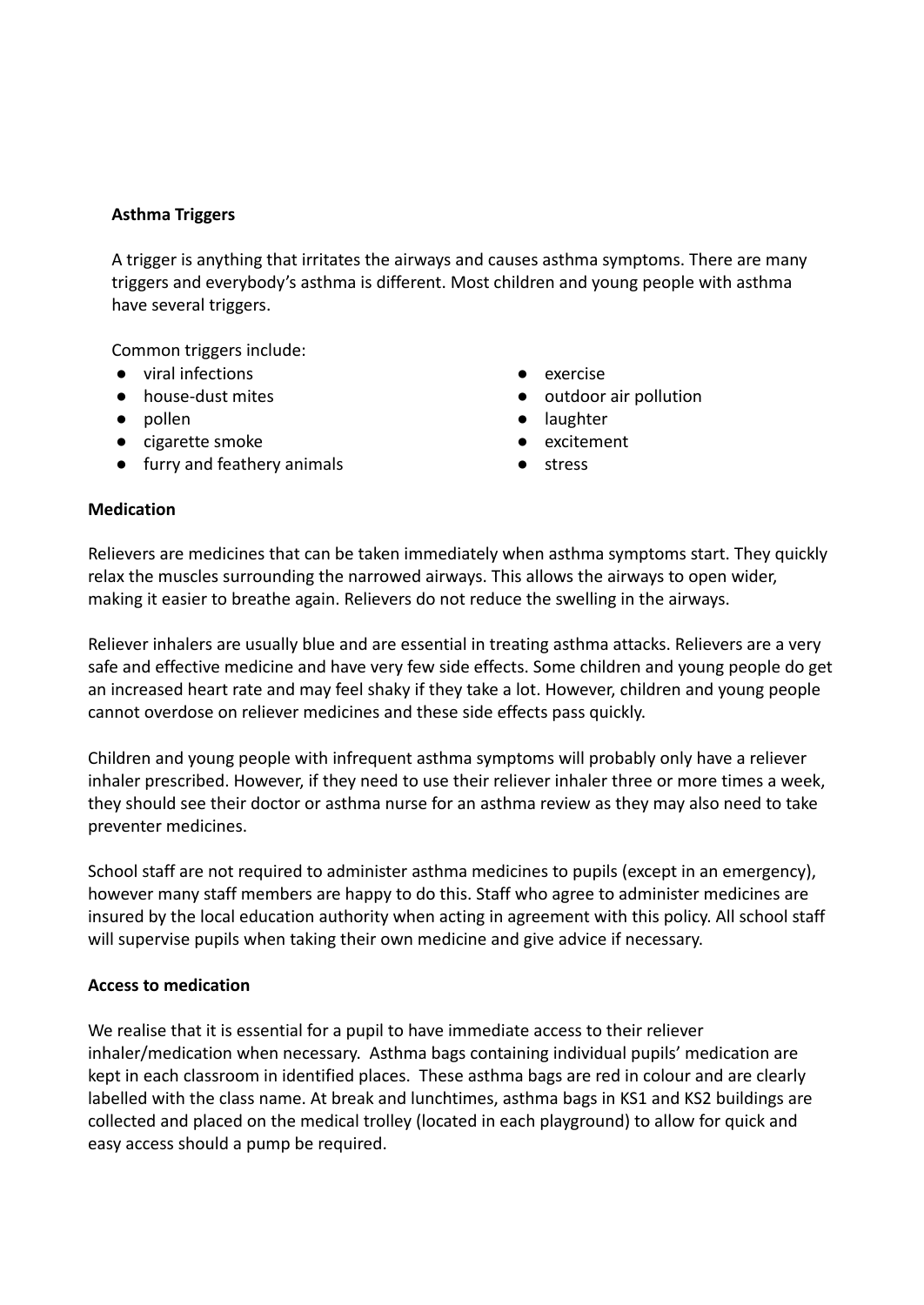During the school day, asthma bags are carried with the class teacher or class monitor to all out of classroom activities; including assemblies, PE lessons, fire evacuations, outdoor learning and library sessions.

We endeavour to do all we can and is practicable to make sure that the school environment is favourable to pupils with asthma.

## **Storage of medication**

Labelled with the pupil's name and stored in an individual asthma wallet which includes a spacer if necessary, the pupil's individual school asthma card and the individual asthma log.

## <span id="page-4-0"></span>**Record Keeping**

At the beginning of each school year or when a pupil joins the school, parents/carers are asked if their child has any medical conditions including asthma on their admissions form.

All parents/carers of pupils with asthma are consequently sent an Asthma UK School Asthma Card to complete. This informs us as to their individual child's triggers, symptoms and whether we have permission to administer emergency medication if necessary. From this information the school keeps an asthma register, which is available to all school staff. Parents/carers are also asked to update or exchange the card for a new one if their child's medicines, or how much they take, changes during the year.

The school asthma register records all pupils with asthma across the school. It holds information including expiry dates, asthma card advice and consent for emergency inhaler use. Day to day record keeping consists of individual asthma logs. Each occasion of a pupil requiring their pump is recorded and signed by the member of staff supervising the intake of the medicine.

On each occasion of needing a pump, a class record card is also completed by the supervising member of staff as a tool to monitor and track an individual pupil's use of their pump. The purpose of this is to gain information about a pupil's usual patterns of pump use and to inform parents of any changes to the 'usual' use of their child's pump. We ask parents to sign the class record card to confirm conversations about asthma management.

## <span id="page-4-1"></span>**Emergency Inhaler Procedures**

The school holds two emergency inhalers kits which are stored in both buildings of the school on the medical trollies.

The kit includes; salbutamol metered dose inhaler, three plastic spacers, instructions on using the inhaler and spacer, and instructions on cleaning and storing the inhaler.

The kits are maintained by school staff and are checked on a monthly basis to determine working order and replaced when expiry dates approach.

The emergency inhaler should only be used by pupils, for whom written parental consent for use of the emergency inhaler has been given, who have either been diagnosed with asthma and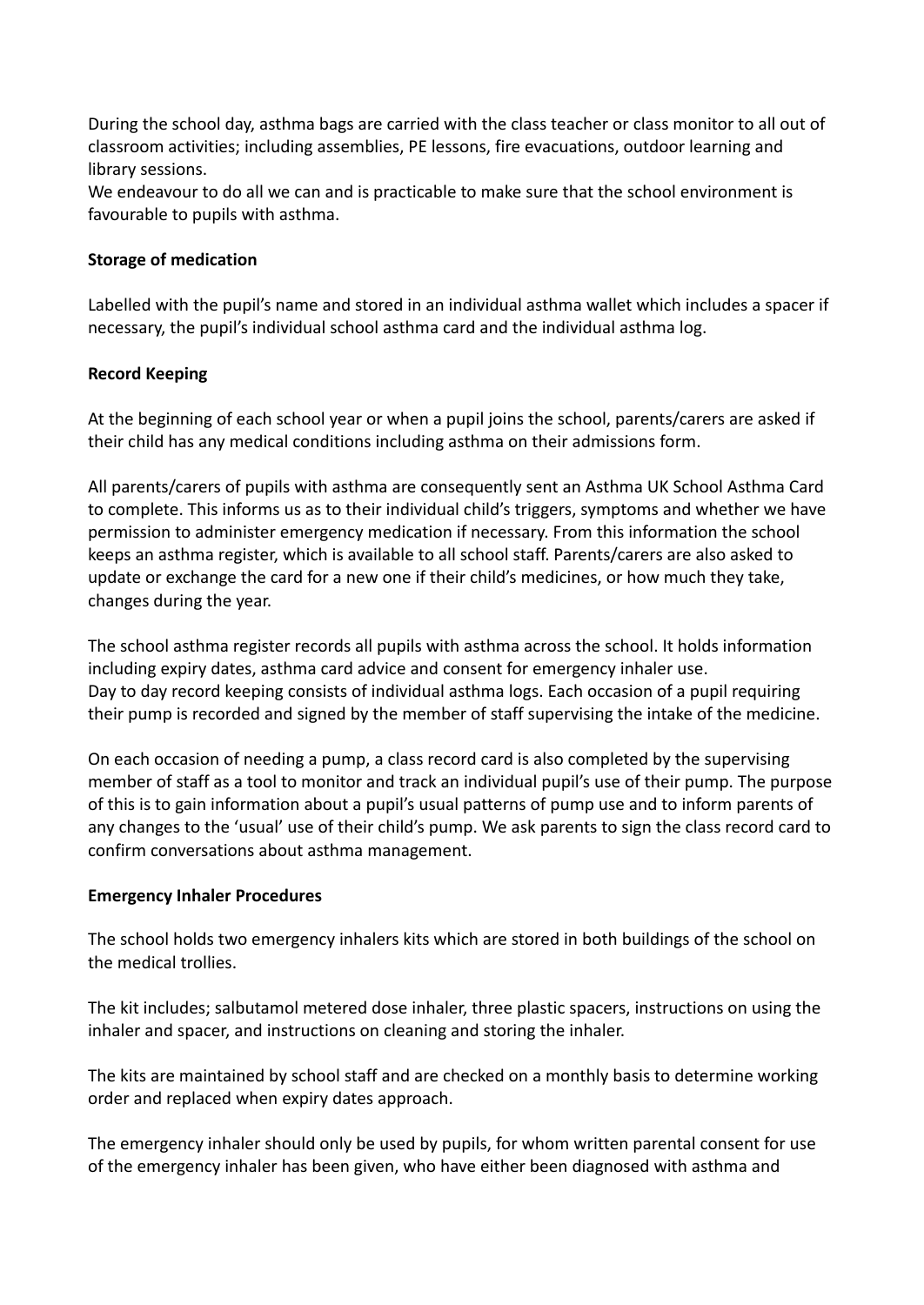prescribed an inhaler, or who have been prescribed an inhaler as reliever medication. The inhaler can be used if the pupil's prescribed inhaler is not available (for example, because it is broken, or empty).

The emergency inhaler should be stored at the appropriate temperature, usually below 30C, protected from direct sunlight and extremes of temperature. An inhaler should be primed when first used (e.g. spray two puffs), as it can become blocked again when not used over a period of time. To avoid possible risk of cross-infection, the plastic spacer should not be reused. It can be given to the pupil to take home for future personal use.

If used, the inhaler canister should be removed, and the plastic inhaler housing and cap should be washed in warm running water, and left to dry in air in a clean, safe place.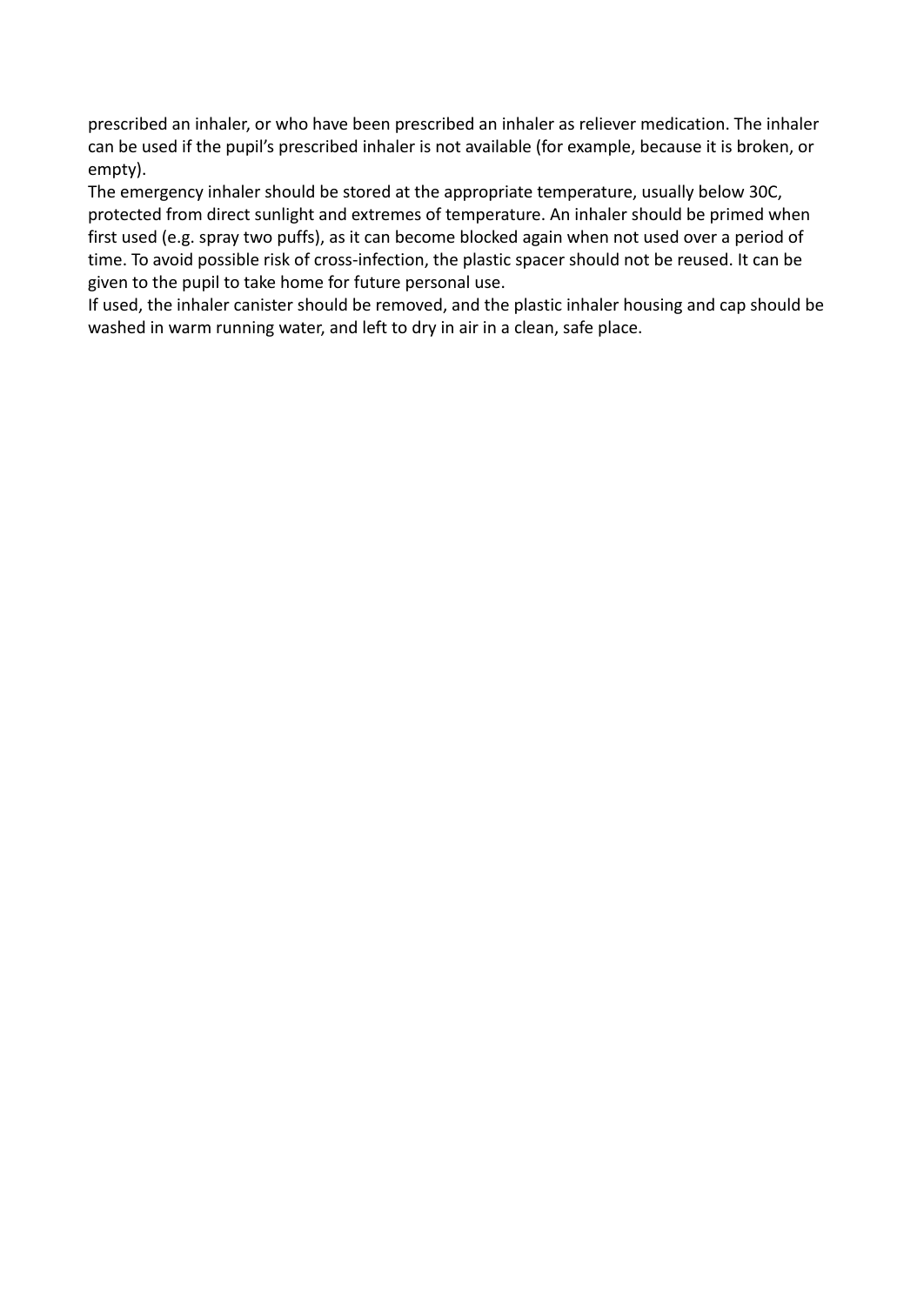# **Asthma attack - what to do**

## **What to do**

- Keep calm
- Encourage the child or young person to sit up and slightly forward do not hug or lie them down
- Make sure the child or young person takes two puffs of reliever inhaler (usually blue) immediately – preferably through a spacer
- Ensure tight clothing is loosened
- Reassure the child

# **If there is no immediate improvement**

Continue to make sure the child or young person takes one puff of reliever inhaler every minute for five minutes or until their symptoms improve.

# **Call 999 or a doctor urgently if:**

- The child or young person's symptoms do not improve in
- 5–10 minutes.
- The child or young person is too breathless or exhausted to talk.
- The child or young person's lips are blue.
- You are in doubt.

Ensure the child or young person takes one puff of their reliever inhaler every minute until the ambulance or doctor arrives.

## Common signs of an asthma attack are:

- coughing
- shortness of breath
- wheezing
- tightness in the chest
- being unusually quiet
- difficulty speaking in full sentences
- sometimes younger children express feeling tight in the chest as a tummy ache.

#### After a minor asthma attack

- Minor attacks should not interrupt the involvement of a pupil with asthma in school.
- When the pupil feels better they can return to school activities.
- The parents/carers must always be told if their child has had an asthma attack.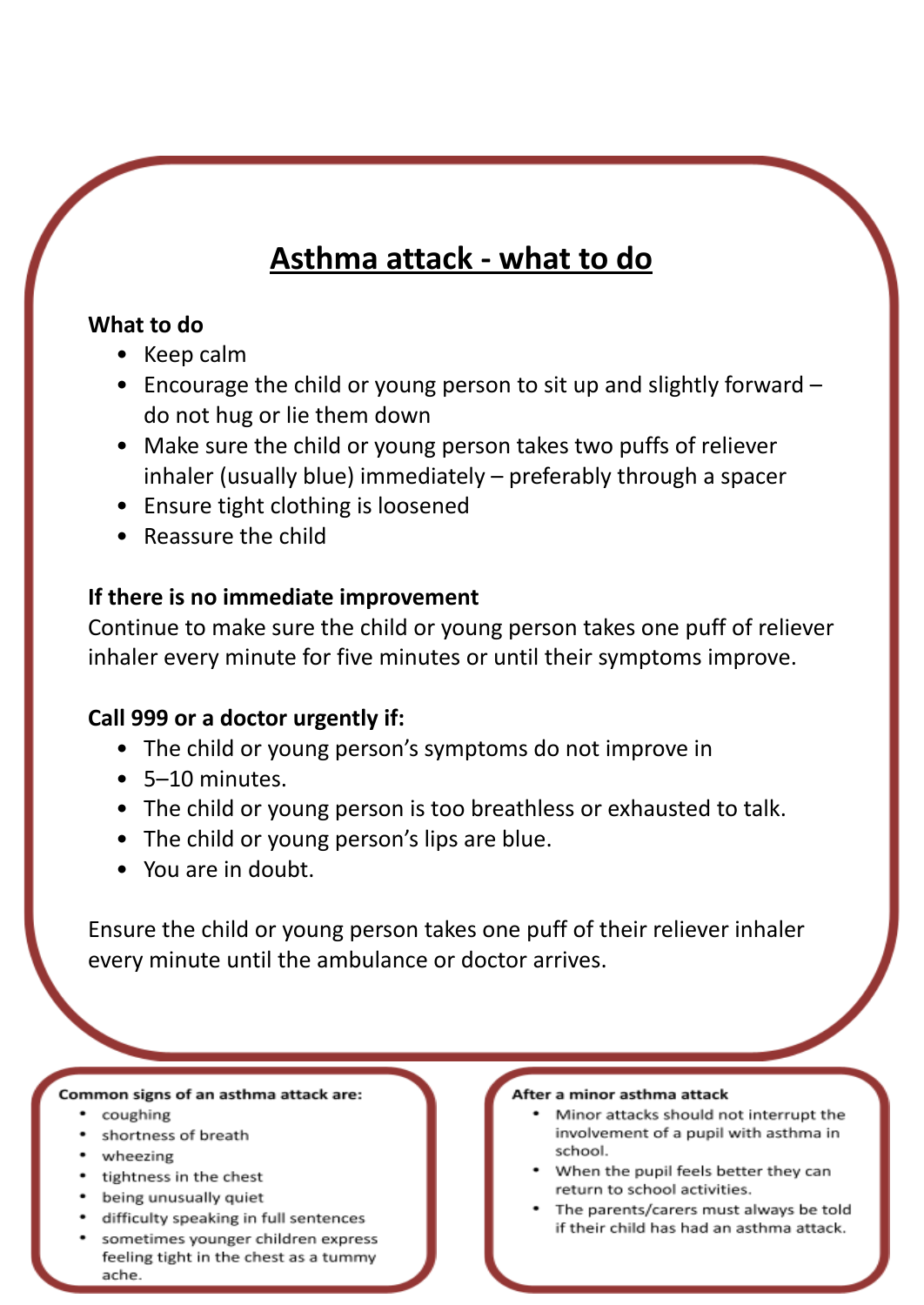# **Asthma attack - important things to remember**

- Never leave a pupil having an asthma attack
- If the pupil does not have their inhaler and/or spacer with them, send another teacher or pupil to their classroom or assigned room to get their spare inhaler and/or spacer
- In an emergency situation school staff are required under common law, duty of care, to act like any reasonably prudent parent
- Reliever medicine is very safe. During an asthma attack do not worry about a pupil overdosing
- Send another pupil to get another teacher/adult if an ambulance needs to be called
- Contact the pupil's parents or carers immediately after calling the ambulance/doctor
- A member of staff should always accompany a pupil taken to hospital by ambulance and stay with them until their parent or carer arrives
- Generally staff should not take pupils to hospital in their own car However, in some situations it may be the best course of action
- Another adult should always accompany anyone driving a pupil having an asthma attack to emergency services.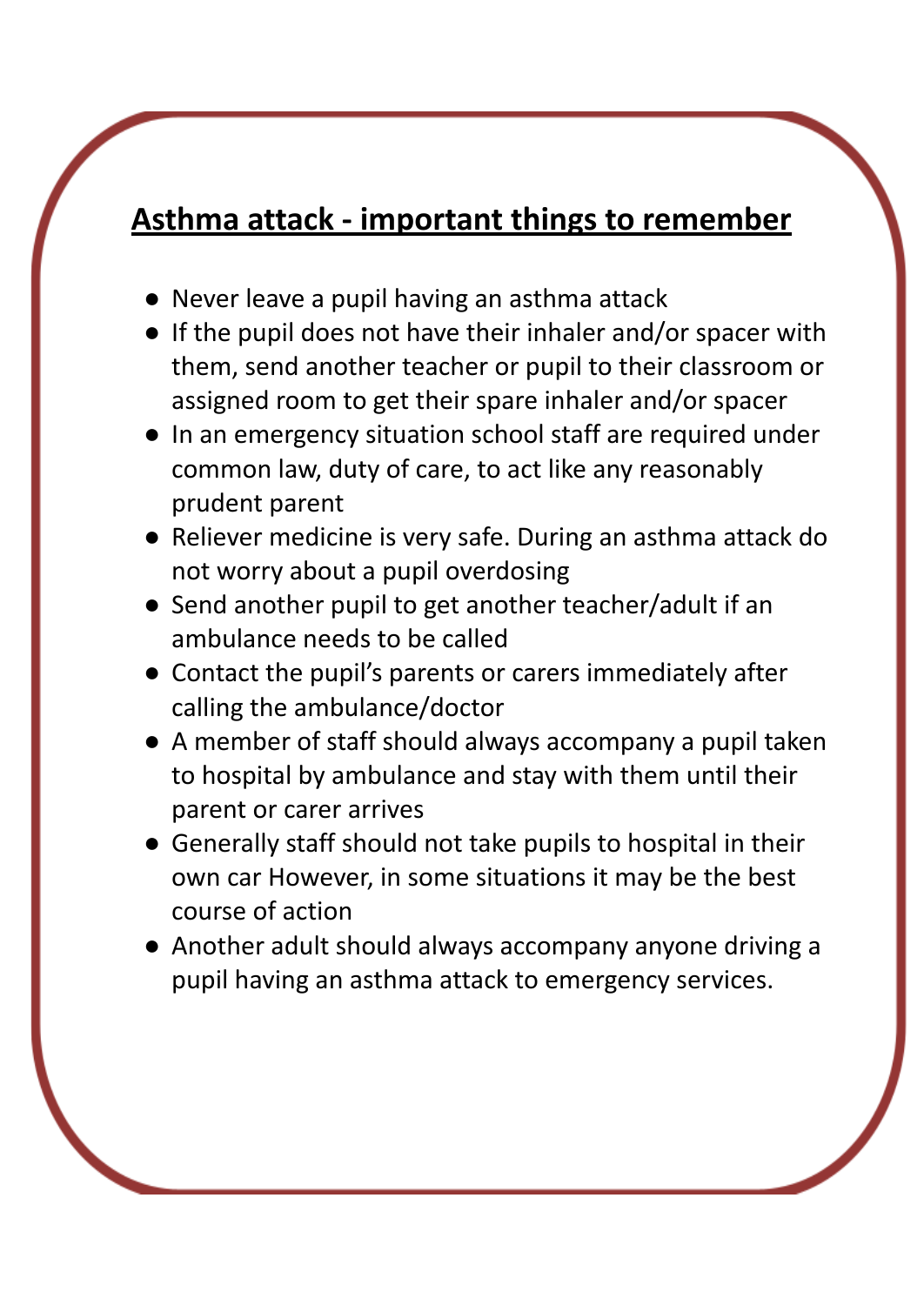# **Inhaler techniques:**

# **To refer to when a pupil is using their pump**

Test the inhaler before use

- Take the cap off
- **•** Shake the inhaler well
- Pointing away from you, press canister to release a puff into the air.

# Once tested

- Check the mouthpiece is clear
- Shake the inhaler well
- Sit or stand up straight and tilt your chin up (this helps the medicine reach your lungs)
- Breathe out gently and slowly until your lungs feel empty
- Put your lips round the mouthpiece
- Breathe in slowly and press the canister at the same time
- Continue to breathe in until your lungs feel full
- Take the inhaler out of your mouth and hold your breath for 10 seconds
- Then breathe out gently

Wait for 30 seconds and repeat the steps for the next puff